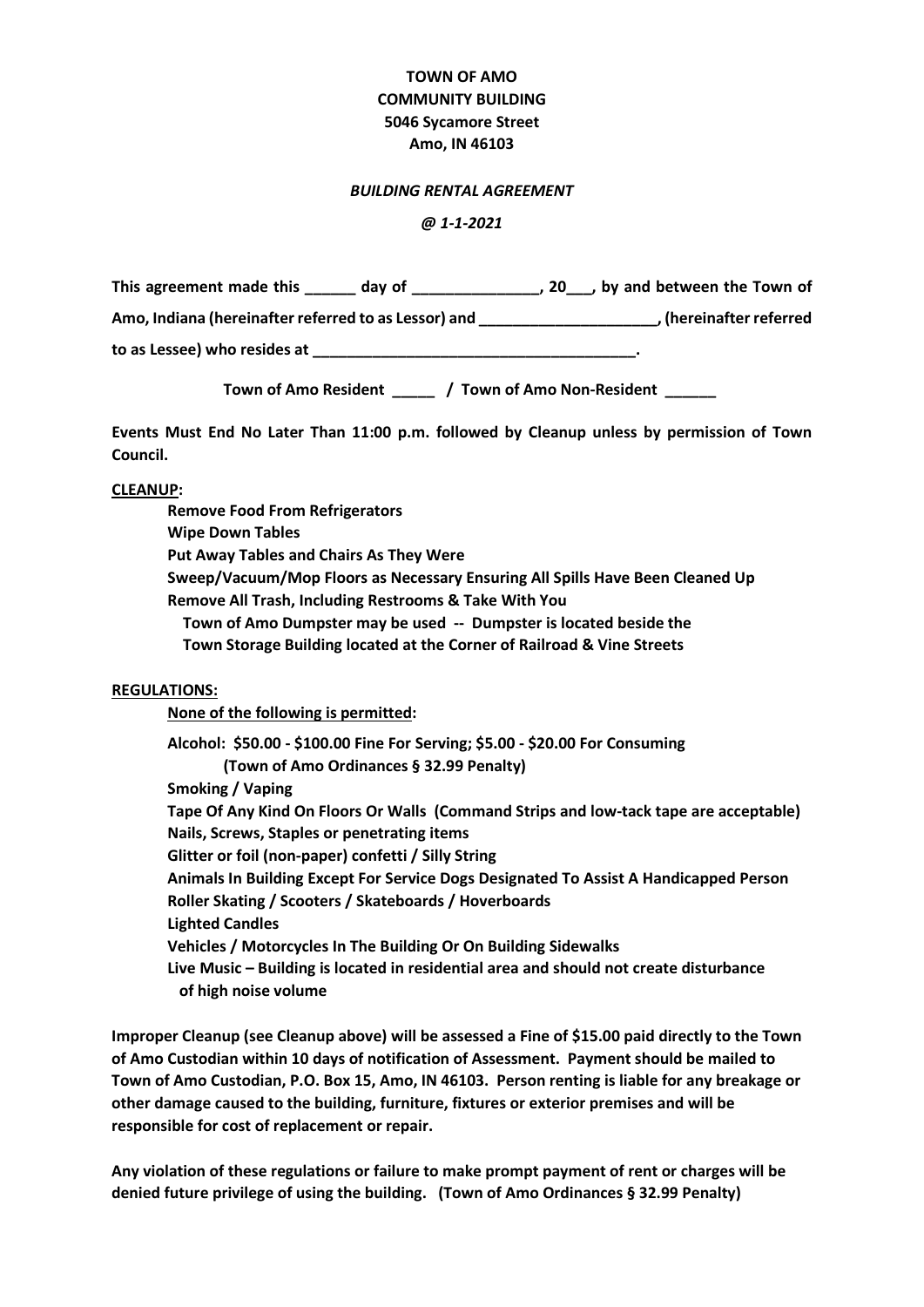**TOWN OF AMO COMMUNITY BUILDING RENTAL Page Two**

## **BUILDING RENTAL RATES:**

**Amo Residents — \$25.00**

**Non-Residents — \$100.00**

**Payment: Check made payable to the Town of Amo or Cash**

**For scheduling the Community Building, please call Kelsey Freeman @ 734.6471**

**Hold Deposit is non-refundable. 50% due whether originally waived if date was a confirmed date.**

**Lessee shall not have the right to assign this contract or any right hereunder, nor to sublet said premises without written consent of the Lessor. Lessee must be at least 21 years of age and must be in attendance at the event.**

**Any item left over 30 days becomes property of the Lessor and may be disposed of.**

**Lessee hereby agrees to indemnify the Town of Amo for any and all expenses (including, but not limited to, reasonable attorneys' fees, court costs, litigation costs, bad check fees, and nonreimbursed charges) arising directly or indirectly from Lessee's breach of this Agreement.**

**I agree with the above provisions and certify that I am a qualified representative of the group listed below.**

| Signature                                                                                                                              | Printed |
|----------------------------------------------------------------------------------------------------------------------------------------|---------|
| <b>Lessee Information:</b>                                                                                                             |         |
|                                                                                                                                        |         |
|                                                                                                                                        |         |
|                                                                                                                                        |         |
| Zip: ___________________                                                                                                               |         |
| Date of Birth:<br><u> 1980 - Jan James James James James James James James James James James James James James James James James J</u> |         |
| Lessor: Town of Amo, Indiana                                                                                                           |         |
| By:                                                                                                                                    |         |
| Date:                                                                                                                                  |         |